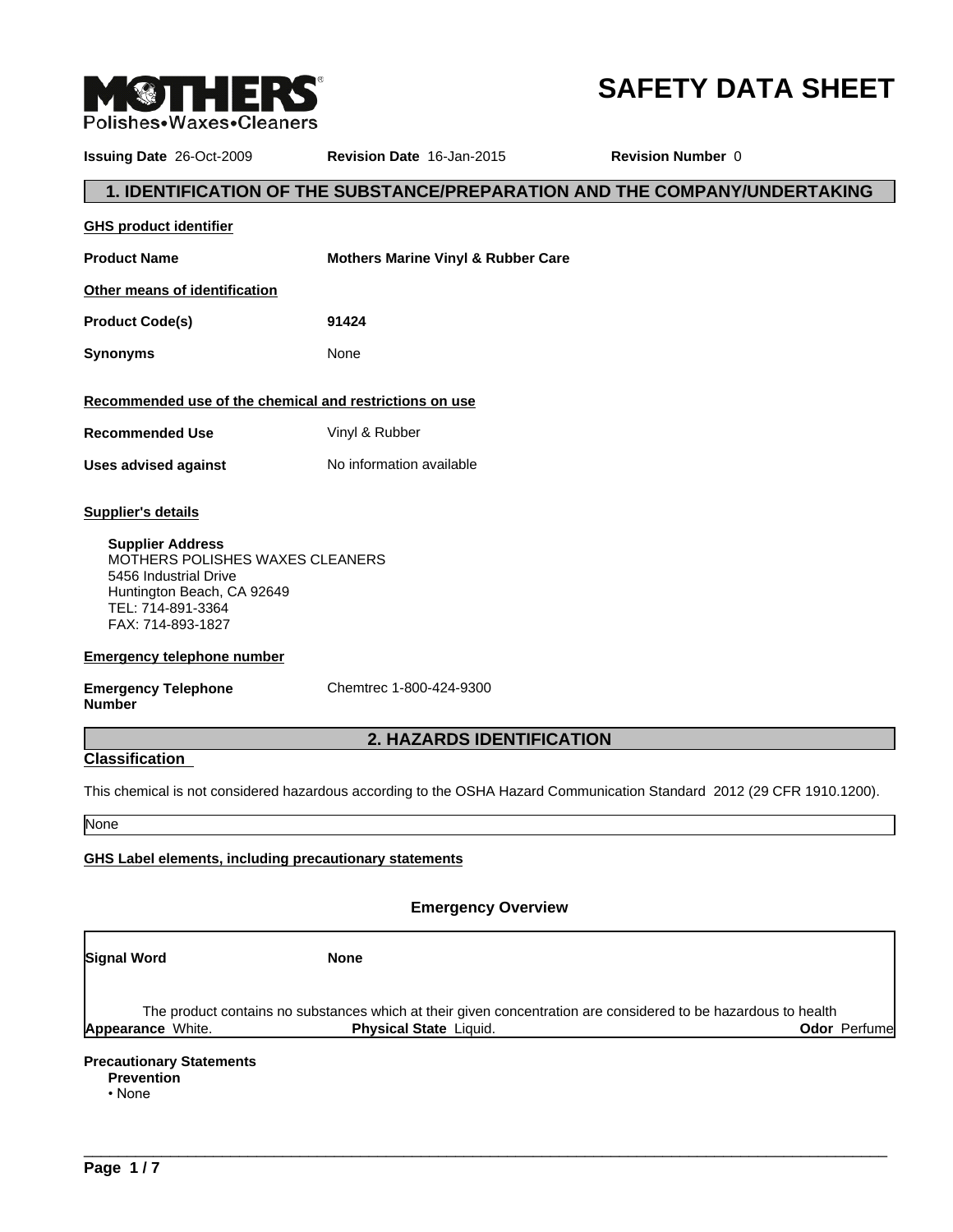#### **General Advice** •None

**Storage**

•None

# **Disposal**

•None

# **Hazard Not Otherwise Classified (HNOC)**

Not applicable

#### **Other information**

7.12% of the mixture consists of ingredient(s) of unknown toxicity.

# **3. COMPOSITION/INFORMATION ON INGREDIENTS**

| Chemical<br>Mame:                                                                        | <b>CAS-No</b> | We<br>$\mathbf{i}$ aht % | <b>⊺rade secret</b> |  |
|------------------------------------------------------------------------------------------|---------------|--------------------------|---------------------|--|
| ົາລ<br>$211 -$<br>C <sub>13</sub> -rich.<br>ethoxvlated<br>14-iso-.<br>Alcohols          | 78330-        |                          |                     |  |
| *The exect noncontana (appropriation) of composition has heap withhold as a trade secret |               |                          |                     |  |

*\*The exact percentage (concentration) of composition has been withheld as a trade secret.*

# **4. FIRST AID MEASURES**

# **Description of necessary first-aid measures**

**No information available.** 

| <b>Eye Contact</b>                                 | Rinse thoroughly with plenty of water, also under the eyelids. Get medical attention if<br>irritation persists.                                             |
|----------------------------------------------------|-------------------------------------------------------------------------------------------------------------------------------------------------------------|
| <b>Skin Contact</b>                                | Wash off with warm water and soap.                                                                                                                          |
| <b>Inhalation</b>                                  | Move to fresh air. If breathing is difficult, give oxygen. If not breathing, give artificial<br>respiration. If symptoms persist, obtain medical attention. |
| <b>Ingestion</b>                                   | Do NOT induce vomiting. Clean mouth with water and afterwards drink plenty of water. Get<br>medical attention.                                              |
| Most important symptoms/effects, acute and delayed |                                                                                                                                                             |

**Most Important Symptoms/Effects** No information available.

#### **Indication of immediate medical attention and special treatment needed, if necessary**

**Notes to Physician** Treat symptomatically.

# **5. FIRE-FIGHTING MEASURES**

#### **Suitable Extinguishing Media**

Use extinguishing measures that are appropriate to local circumstances and the surrounding environment.

**Unsuitable Extinguishing Media** No information available.

#### **Specific Hazards Arising from the Chemical** No information available.

| None. |  |
|-------|--|
| None. |  |
|       |  |
|       |  |
|       |  |
|       |  |
|       |  |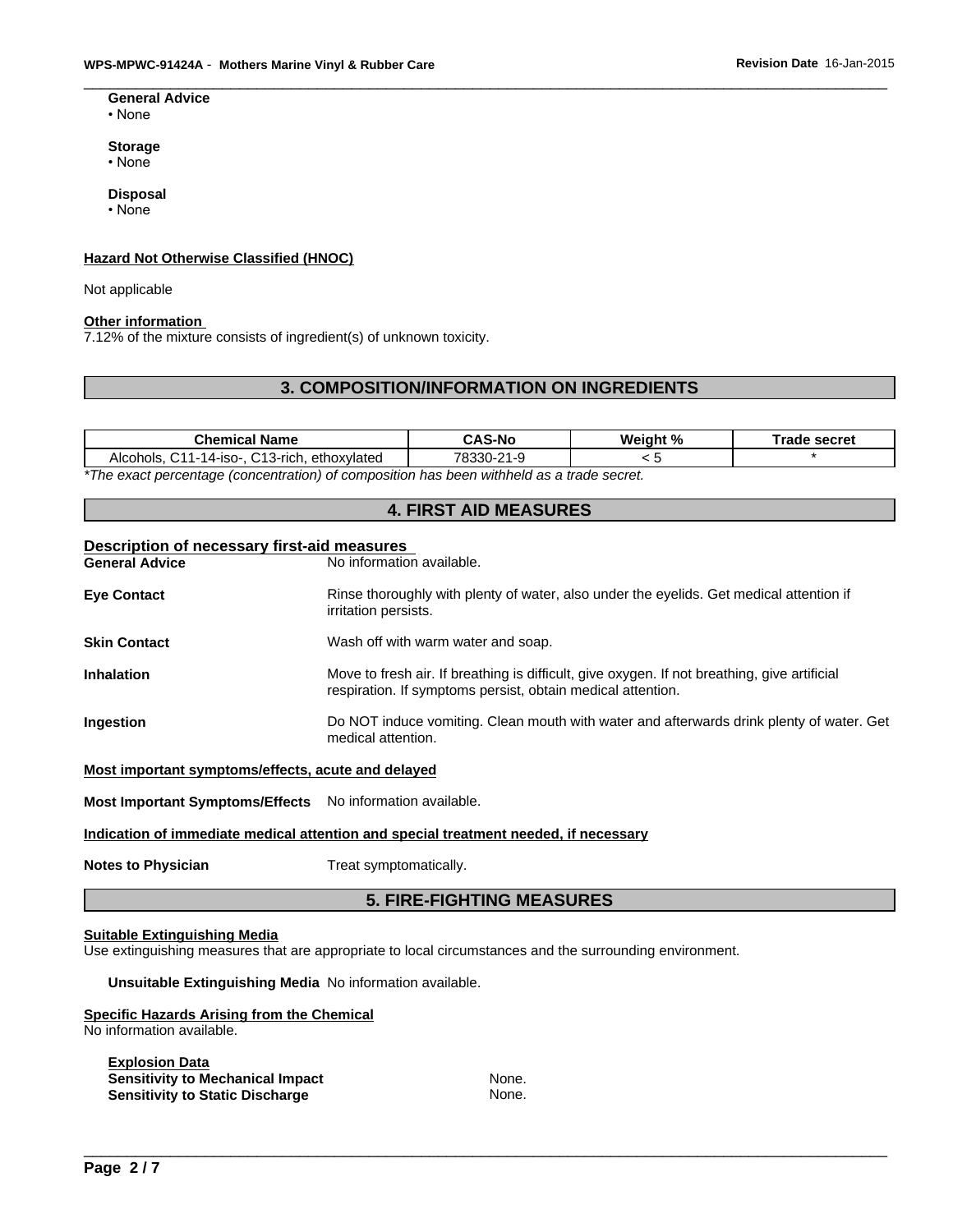# **Protective Equipment and Precautions for Firefighters**

As in any fire, wear self-contained breathing apparatus pressure-demand, MSHA/NIOSH (approved or equivalent) and full protective gear.

| Ensure adequate ventilation. Avoid contact with eyes. Refer to Section 8 for personal<br>Dam up. Soak up with inert absorbent material. Clean contaminated surface thoroughly. |
|--------------------------------------------------------------------------------------------------------------------------------------------------------------------------------|
|                                                                                                                                                                                |
|                                                                                                                                                                                |
|                                                                                                                                                                                |
|                                                                                                                                                                                |
|                                                                                                                                                                                |
|                                                                                                                                                                                |
|                                                                                                                                                                                |
|                                                                                                                                                                                |
|                                                                                                                                                                                |
|                                                                                                                                                                                |
| Avoid contact with skin, eyes and clothing. Do not eat, drink or smoke when using this                                                                                         |
|                                                                                                                                                                                |
|                                                                                                                                                                                |
|                                                                                                                                                                                |
|                                                                                                                                                                                |
|                                                                                                                                                                                |
| This product does not contain any hazardous materials with occupational exposure limits                                                                                        |
|                                                                                                                                                                                |
|                                                                                                                                                                                |
|                                                                                                                                                                                |
| No protective equipment is needed under normal use conditions. If exposure limits are<br>exceeded or irritation is experienced, ventilation and evacuation may be required.    |
|                                                                                                                                                                                |
|                                                                                                                                                                                |
|                                                                                                                                                                                |

# **Physical State Liquid.** Compare **Liquid.** Compare **Appearance** Minite. **Odor** Threshold **No information and Mysical State** Perfume \_\_\_\_\_\_\_\_\_\_\_\_\_\_\_\_\_\_\_\_\_\_\_\_\_\_\_\_\_\_\_\_\_\_\_\_\_\_\_\_\_\_\_\_\_\_\_\_\_\_\_\_\_\_\_\_\_\_\_\_\_\_\_\_\_\_\_\_\_\_\_\_\_\_\_\_\_\_\_\_\_\_\_\_\_\_\_\_\_\_\_\_\_ **Odor** Perfume **No information available**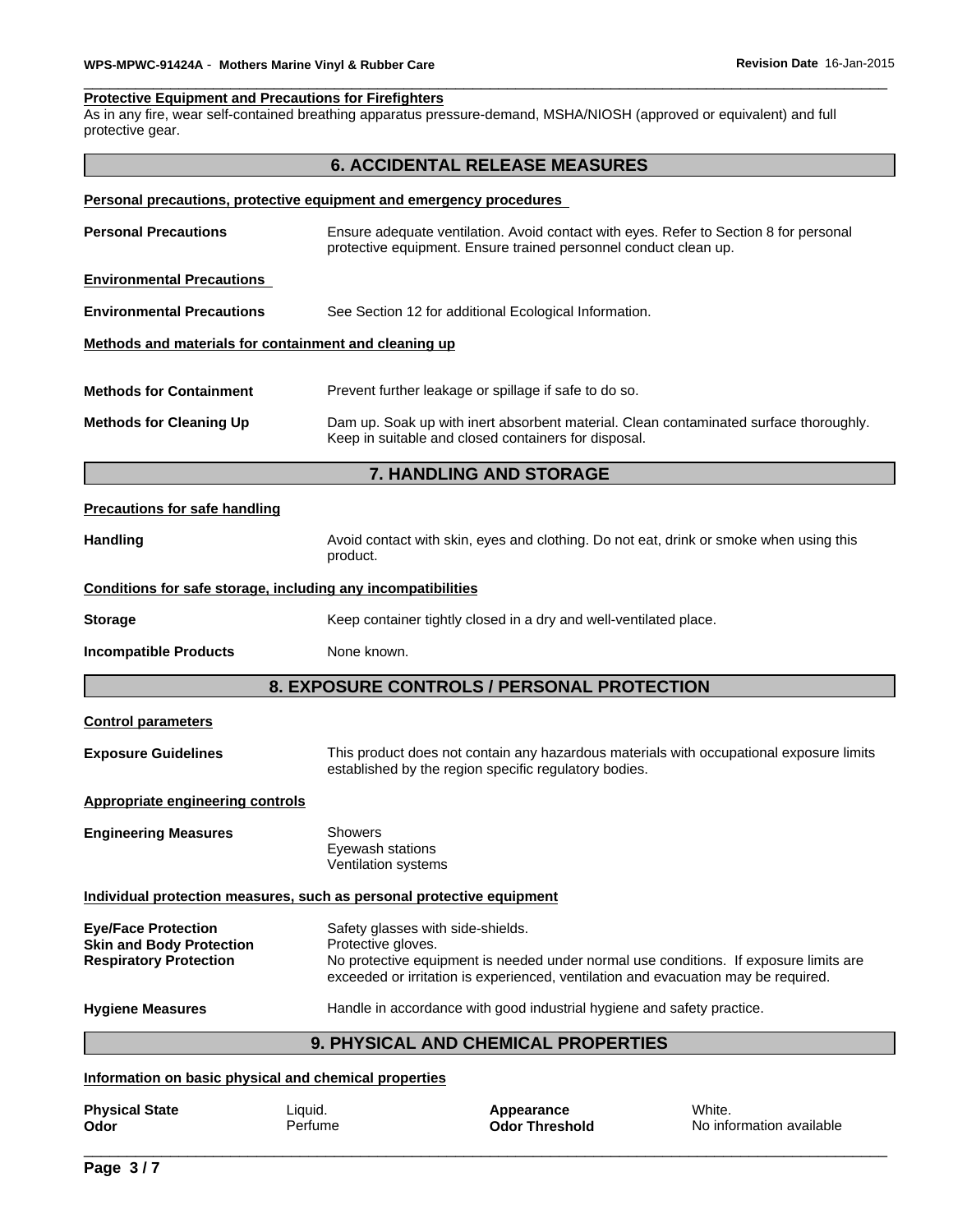| <b>Property</b>                                         | Values             | Remarks/ - Method |
|---------------------------------------------------------|--------------------|-------------------|
| рH                                                      | 7.7                | None known        |
| <b>Melting Point/Range</b>                              | No data available  | None known        |
| <b>Boiling Point/Boiling Range</b>                      | 104 $\degree$ C    | None known        |
| <b>Flash Point</b>                                      | No data available  | None known        |
| <b>Evaporation rate</b>                                 | No data available  | None known        |
| <b>Flammability (solid, gas)</b>                        | No data available  | None known        |
| <b>Flammability Limits in Air</b>                       |                    |                   |
| upper flammability limit                                | No data available  |                   |
| lower flammability limit                                | No data available  |                   |
| <b>Vapor Pressure</b>                                   | No data available  | None known        |
| <b>Vapor Density</b>                                    | No data available  | None known        |
| <b>Specific Gravity</b>                                 | No data available. | None known        |
| <b>Water Solubility</b>                                 | No data available  | None known        |
| Solubility in other solvents                            | No data available  | None known        |
| Partition coefficient: n-octanol/waterNo data available |                    | None known        |
| <b>Autoignition Temperature</b>                         | No data available  | None known        |
| <b>Decomposition Temperature</b>                        | No data available  | None known        |
| <b>Viscosity</b>                                        | 2380 cps           | None known        |
| <b>Flammable Properties</b>                             | Not flammable      |                   |
| <b>Explosive Properties</b>                             | No data available  |                   |
| <b>Oxidizing Properties</b>                             | No data available  |                   |
| <b>Other information</b>                                |                    |                   |
| <b>VOC Content (%)</b>                                  | $\cdot$ ?          |                   |

# **10. STABILITY AND REACTIVITY**

#### **Reactivity**

Not reactive under normal conditions.

#### **Chemical stability**

Stable under recommended storage conditions.

#### **Possibility of hazardous reactions**

None under normal processing.

### **Hazardous Polymerization**

Hazardous polymerization does not occur.

#### **Conditions to avoid**

None known based on information supplied.

# **Incompatible materials**

None known.

#### **Hazardous decomposition products**

None known based on information supplied.

# **11. TOXICOLOGICAL INFORMATION**

 $\overline{\phantom{a}}$  ,  $\overline{\phantom{a}}$  ,  $\overline{\phantom{a}}$  ,  $\overline{\phantom{a}}$  ,  $\overline{\phantom{a}}$  ,  $\overline{\phantom{a}}$  ,  $\overline{\phantom{a}}$  ,  $\overline{\phantom{a}}$  ,  $\overline{\phantom{a}}$  ,  $\overline{\phantom{a}}$  ,  $\overline{\phantom{a}}$  ,  $\overline{\phantom{a}}$  ,  $\overline{\phantom{a}}$  ,  $\overline{\phantom{a}}$  ,  $\overline{\phantom{a}}$  ,  $\overline{\phantom{a}}$ 

# **Information on likely routes of exposure**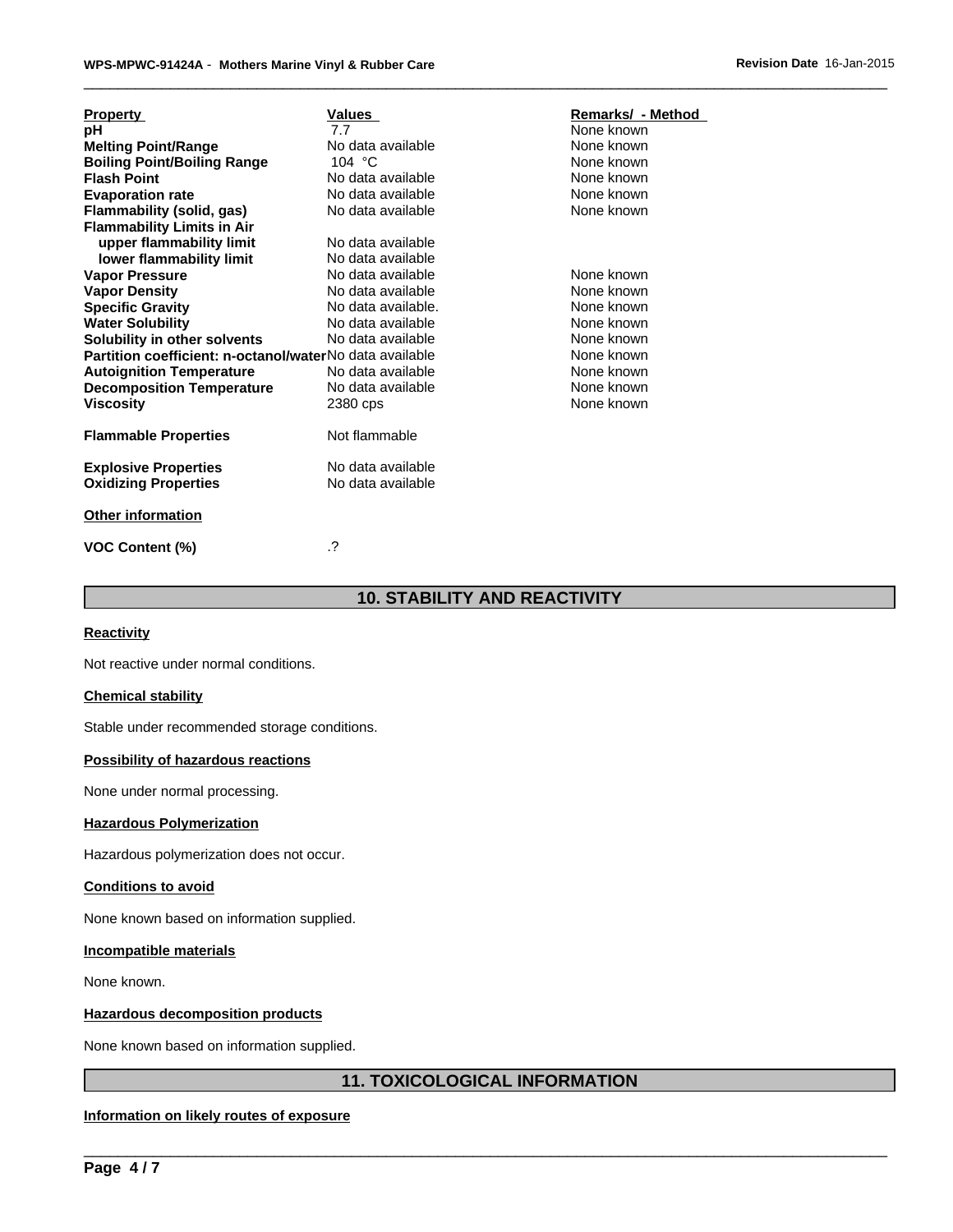| WPS-MPWC-91424A - Mothers Marine Vinyl & Rubber Care |                                                                  | Revision Date 16-Jan-2015 |
|------------------------------------------------------|------------------------------------------------------------------|---------------------------|
| <b>Product Information</b>                           |                                                                  |                           |
| <b>Inhalation</b>                                    | Avoid breathing vapors or mists. No known effect.                |                           |
| <b>Eye Contact</b>                                   | May cause slight irritation.                                     |                           |
| <b>Skin Contact</b>                                  | Prolonged or repeated contact may dry skin and cause irritation. |                           |
| <b>Ingestion</b>                                     | No known effect.                                                 |                           |

# **Symptoms related to the physical, chemical and toxicological characteristics**

| <b>Symptoms</b>                 | No information available.                                                                |
|---------------------------------|------------------------------------------------------------------------------------------|
|                                 | Delayed and immediate effects and also chronic effects from short and long term exposure |
| <b>Sensitization</b>            | No information available.                                                                |
| <b>Mutagenic Effects</b>        | No information available.                                                                |
| Carcinogenicity                 | Contains no ingredients above reportable quantities listed as a carcinogen.              |
| <b>Reproductive Toxicity</b>    | This product does not contain any known or suspected reproductive hazards.               |
| <b>STOT - single exposure</b>   | No information available.                                                                |
| <b>STOT - repeated exposure</b> | No information available.                                                                |
| <b>Chronic Toxicity</b>         | Repeated contact may cause allergic reactions in very susceptible persons.               |
| <b>Aspiration Hazard</b>        | No information available.                                                                |

### **Numerical measures of toxicity - Product**

| <b>Acute Toxicity</b> | 7.12% of the mixture consists of ingredient(s) of unknown toxicity.           |
|-----------------------|-------------------------------------------------------------------------------|
|                       | The following values are calculated based on chapter 3.1 of the GHS document: |
| LD50 Oral             | 287973 mg/kg                                                                  |

# **12. ECOLOGICAL INFORMATION**

#### **Ecotoxicity**

The environmental impact of this product has not been fully investigated.

| <b>Chemical Name</b>                                | <b>Toxicity to Algae</b>                                                                                                                                                                                       | <b>Toxicity to Fish</b>                                                                                                                                                                                                              | <b>Toxicity to</b><br><b>Microorganisms</b> | Daphnia Magna (Water<br>Flea)                                                                                                                                    |
|-----------------------------------------------------|----------------------------------------------------------------------------------------------------------------------------------------------------------------------------------------------------------------|--------------------------------------------------------------------------------------------------------------------------------------------------------------------------------------------------------------------------------------|---------------------------------------------|------------------------------------------------------------------------------------------------------------------------------------------------------------------|
| Propylene glycol<br>$57 - 55 - 6$                   | EC50 96 h: = 19000 mg/L<br>(Pseudokirchneriella<br>subcapitata)                                                                                                                                                | LC50 96 h: = $51600$ mg/L<br>static (Oncorhynchus<br>mykiss) LC50 96 h: 41 - 47<br>mL/L static (Oncorhynchus<br>mykiss) LC50 96 h: = 51400<br>mg/L static (Pimephales<br>promelas) LC50 96 h: = 710<br>mg/L (Pimephales<br>promelas) | $EC50 = 710$ mg/L 30 min                    | EC50 24 h: > 10000 mg/L<br>(Daphnia magna) EC50 48<br>h: $> 1000$ mg/L Static<br>(Daphnia magna)                                                                 |
| Sodium metasilicate<br>6834-92-0                    |                                                                                                                                                                                                                | LC50 96 h: = 210 mg/L<br>semi-static (Brachydanio<br>rerio) LC50 96 h: = 210 mg/L<br>(Brachydanio rerio)                                                                                                                             |                                             | EC50 96 h: = 216 mg/L<br>(Daphnia magna)                                                                                                                         |
| $Peq-10$<br>25322-68-3                              |                                                                                                                                                                                                                | LC50 24 h: $>$ 5000 mg/L<br>(Carassius auratus)                                                                                                                                                                                      | EC50 = 100000 mg/L 15 min                   |                                                                                                                                                                  |
| 5-Chloro-2-methyl-3-isothiaz<br>olone<br>26172-55-4 | EC50 120 h: = $0.31$ mg/L<br>(Anabaena flos-aquae)<br>EC50 72 h: 0.11 - 0.16 mg/L<br>static (Pseudokirchneriella<br>subcapitata) EC50 96 h:<br>0.03 - 0.13 mg/L static<br>(Pseudokirchneriella<br>subcapitata) | LC50 96 h: = 1.6 mg/L<br>semi-static (Oncorhynchus<br>mykiss)                                                                                                                                                                        | $EC50 = 5.7$ mg/L 16 h                      | EC50 48 h: = 4.71 mg/L<br>(Daphnia magna) EC50 48<br>h: 0.12 - 0.3 mg/L Flow<br>through (Daphnia magna)<br>EC50 48 h: 0.71 - 0.99 mg/L<br>Static (Daphnia magna) |

# **Persistence and Degradability** No information available.

**Bioaccumulation** No information available. \_\_\_\_\_\_\_\_\_\_\_\_\_\_\_\_\_\_\_\_\_\_\_\_\_\_\_\_\_\_\_\_\_\_\_\_\_\_\_\_\_\_\_\_\_\_\_\_\_\_\_\_\_\_\_\_\_\_\_\_\_\_\_\_\_\_\_\_\_\_\_\_\_\_\_\_\_\_\_\_\_\_\_\_\_\_\_\_\_\_\_\_\_ No information available.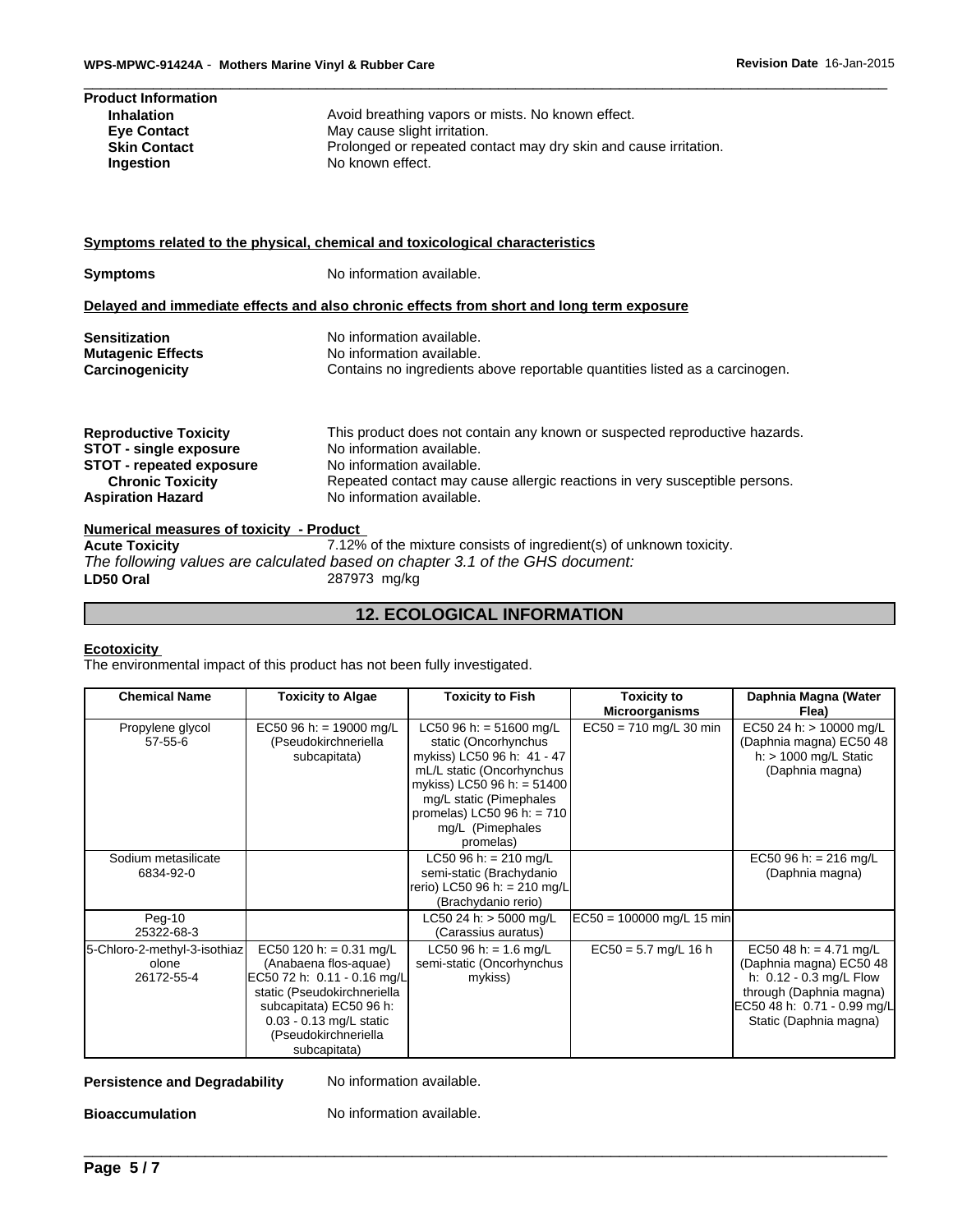#### **Other Adverse Effects** No information available.

| <b>13. DISPOSAL CONSIDERATIONS</b>   |                                                                     |  |
|--------------------------------------|---------------------------------------------------------------------|--|
| Waste Disposal Methods               | Dispose of in accordance with federal, state, and local regulations |  |
| Contaminated Packaging               | Dispose of in accordance with local regulations.                    |  |
| California Hazardous Waste Codes 331 |                                                                     |  |
|                                      | <b>14. TRANSPORT INFORMATION</b>                                    |  |
|                                      |                                                                     |  |
| DOT                                  | Not regulated.                                                      |  |
| TDG                                  | Not regulated.                                                      |  |

**MEX** Not regulated.

# **15. REGULATORY INFORMATION**

# **International Inventories**

#### **Legend**

**TSCA** - United States Toxic Substances Control Act Section 8(b) Inventory **DSL/NDSL** - Canadian Domestic Substances List/Non-Domestic Substances List

# **U.S. Federal Regulations**

Section 313 of Title III of the Superfund Amendments and Reauthorization Act of 1986 (SARA). This product does not contain any chemicals which are subject to the reporting requirements of the Act and Title 40 of the Code of Federal Regulations, Part 372.

# **SARA 311/312 Hazard Categories**

| <b>Acute Health Hazard</b>               | Nο  |
|------------------------------------------|-----|
| <b>Chronic Health Hazard</b>             | N٥  |
| <b>Fire Hazard</b>                       | N٥  |
| <b>Sudden Release of Pressure Hazard</b> | No. |
| <b>Reactive Hazard</b>                   | No  |

#### **Clean Water Act**

This product does not contain any substances regulated as pollutants pursuant to the Clean Water Act (40 CFR 122.21 and 40 CFR 122.42).

# **CERCLA**

This material, as supplied, does not contain any substances regulated as hazardous substances under the Comprehensive Environmental Response Compensation and Liability Act (CERCLA) (40 CFR 302) or the Superfund Amendments and Reauthorization Act (SARA) (40 CFR 355). There may be specific reporting requirements at the local, regional, or state level pertaining to releases of this material.

 $\overline{\phantom{a}}$  ,  $\overline{\phantom{a}}$  ,  $\overline{\phantom{a}}$  ,  $\overline{\phantom{a}}$  ,  $\overline{\phantom{a}}$  ,  $\overline{\phantom{a}}$  ,  $\overline{\phantom{a}}$  ,  $\overline{\phantom{a}}$  ,  $\overline{\phantom{a}}$  ,  $\overline{\phantom{a}}$  ,  $\overline{\phantom{a}}$  ,  $\overline{\phantom{a}}$  ,  $\overline{\phantom{a}}$  ,  $\overline{\phantom{a}}$  ,  $\overline{\phantom{a}}$  ,  $\overline{\phantom{a}}$ 

# **U.S. State Regulations**

#### **California Proposition 65**

This product does not contain any Proposition 65 chemicals.

# **U.S. State Right-to-Know Regulations**